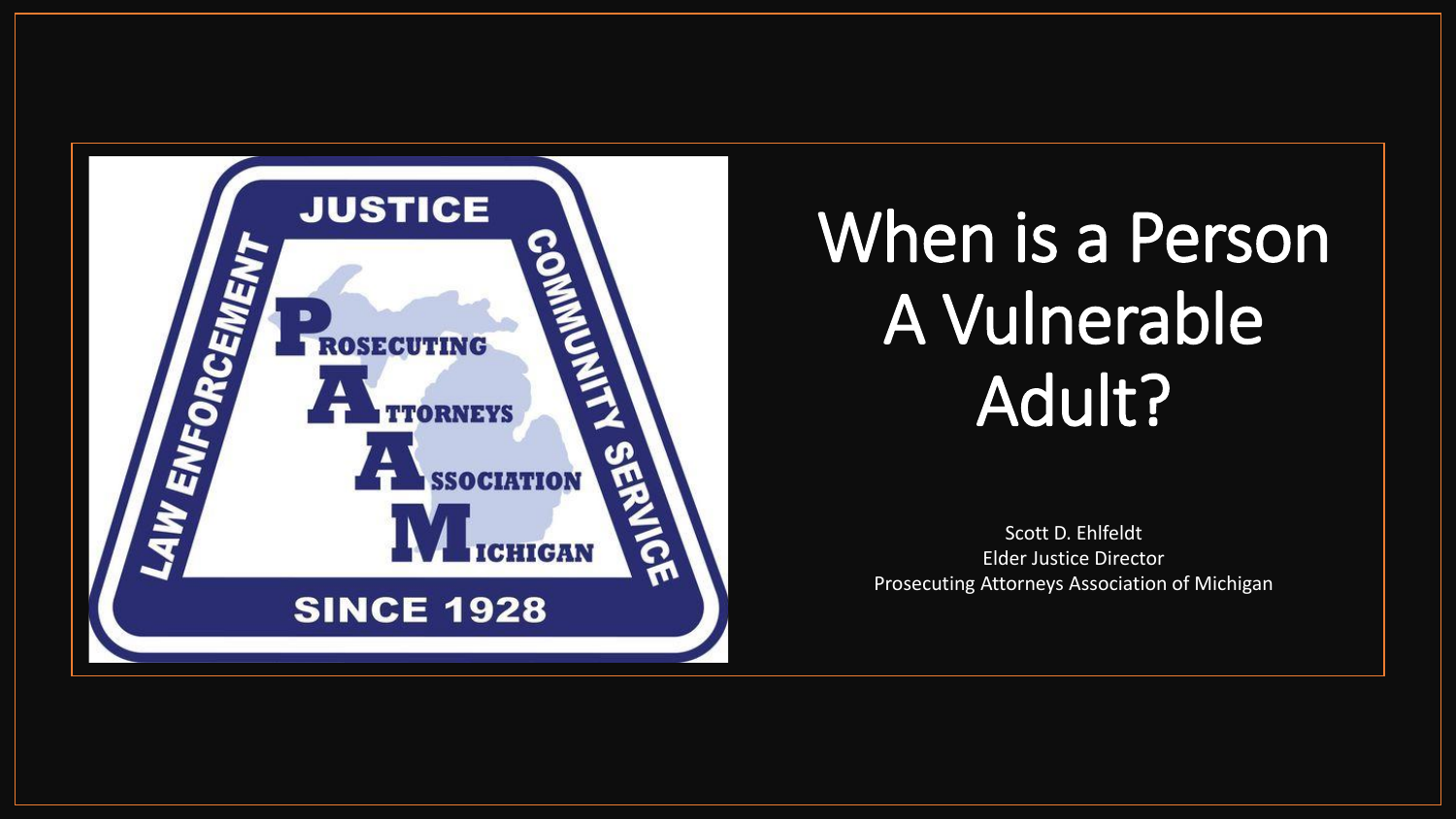

# Where to Begin?

- The applicable statutory definition of a vulnerable adult is set forth in MCL 750.145m.
- Three basic alternatives
	- An individual age 18 or over who, because of age, developmental disability, mental illness, or physical disability requires supervision or personal care or lacks the personal and social skills required to live independently.
	- An adult as defined in section 3(1)(b) of the adult foster care licensing act, which is found at MCL 400.703.
	- An adult as defined in section 11(b) of the social welfare act, found at MCL 400.11.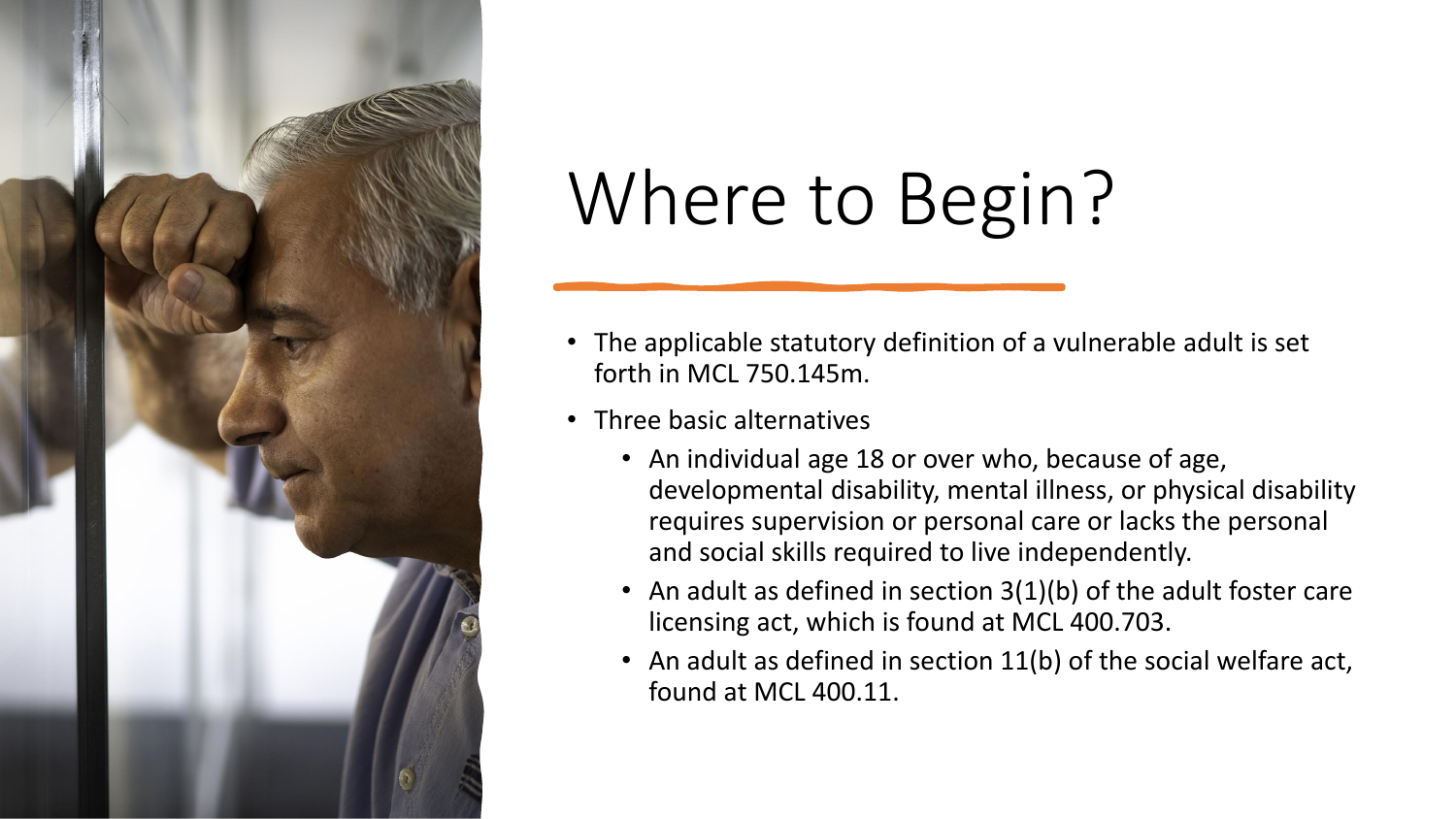## Option 1 – age/disability/mental illness

- "An individual age 18 or over who, because of age, developmental disability, mental illness, or physical disability requires supervision or personal care or lacks the personal and social skills required to live independently" MCL 750.145m(u)(i).
- Medical testimony is NOT required to establish this.
	- *See People v Loomis*, unpublished Court of Appeals, Docket No. 334693, October 2017.
- Lack of cognitive decline is not required.
	- See People v Haynes, Mich App (2021). Published case from 2021.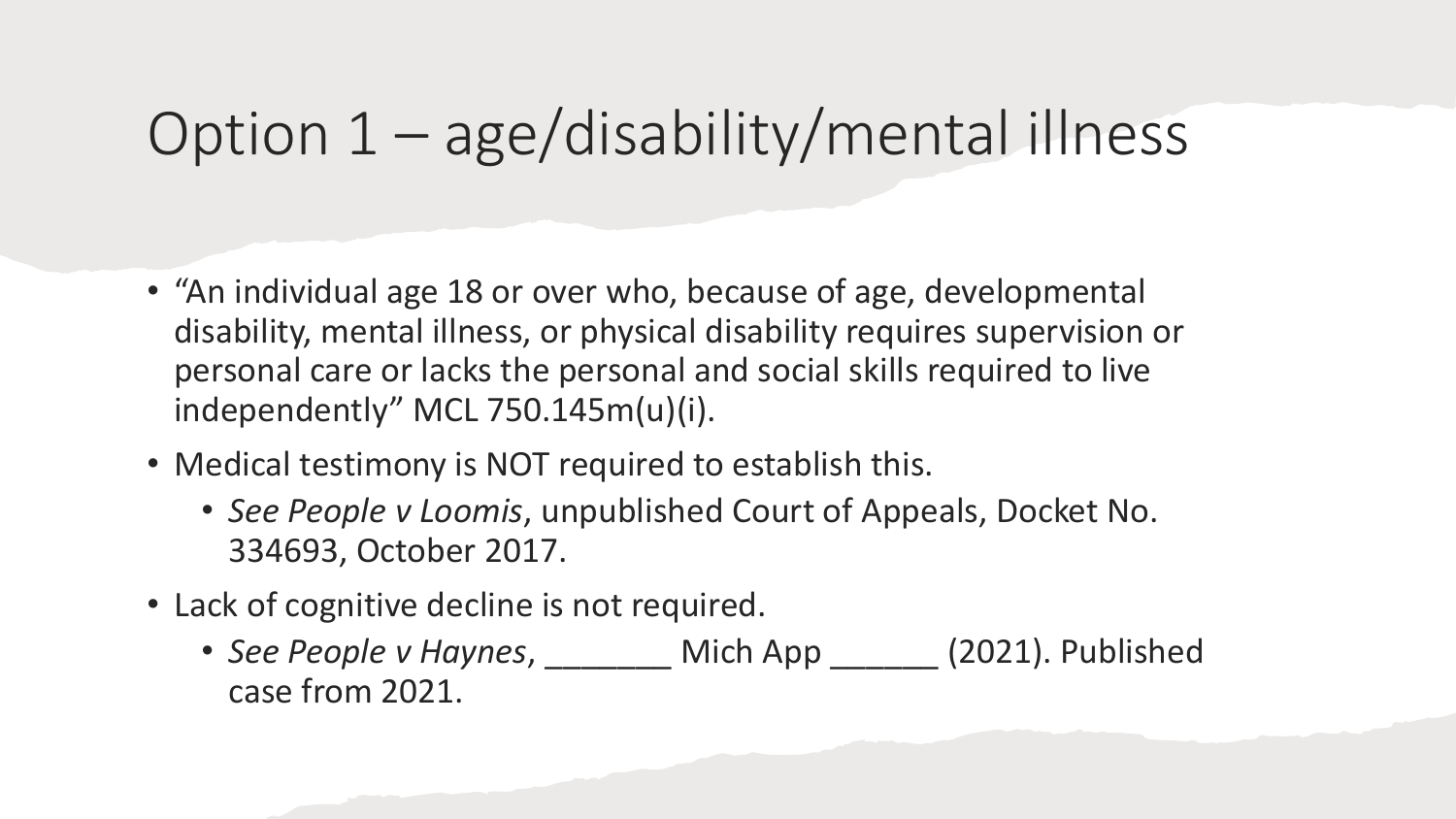#### Option 2 - Adult Foster Care Facility Licensing Act

- This is a person that is placed in an adult foster care home or small group home pursuant to MCL 722.115.
	- Meaning, if they are placed in the home under this authority, they qualify as a vulnerable adult.
- Read this section carefully, and take great caution if you have a situation involving this particular definition.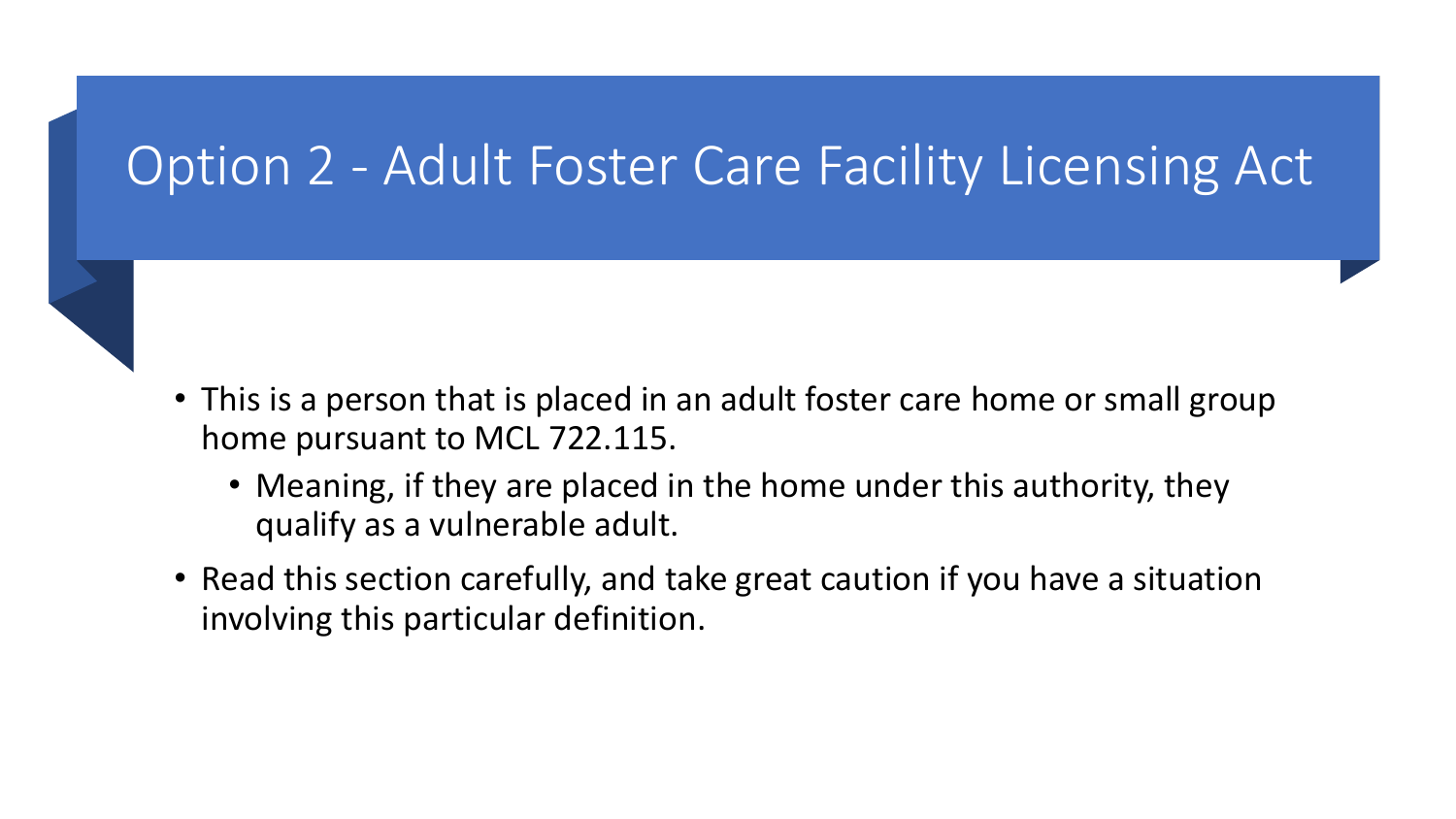#### Option 3- Adult under the Social Welfare Act

- This is a vulnerable adult age 18 or older who is *suspected* of being or *believed to be* abused, neglected, or exploited. . .
	- *Vulnerable* means a condition in which the adult is unable to protect himself or herself from abuse, neglect, or exploitation because of a mental or physical impairment or because of advanced age.
	- *Neglect* means harm to the adult's health or welfare by the inability to respond to a harmful situation.
		- Includes things like failure to provide adequate food, clothing, shelter, or medical care.
	- *Exploited* means an action that involved the misuse or an adult's funds, property, or a person's dignity by another.
- Tread carefully . . .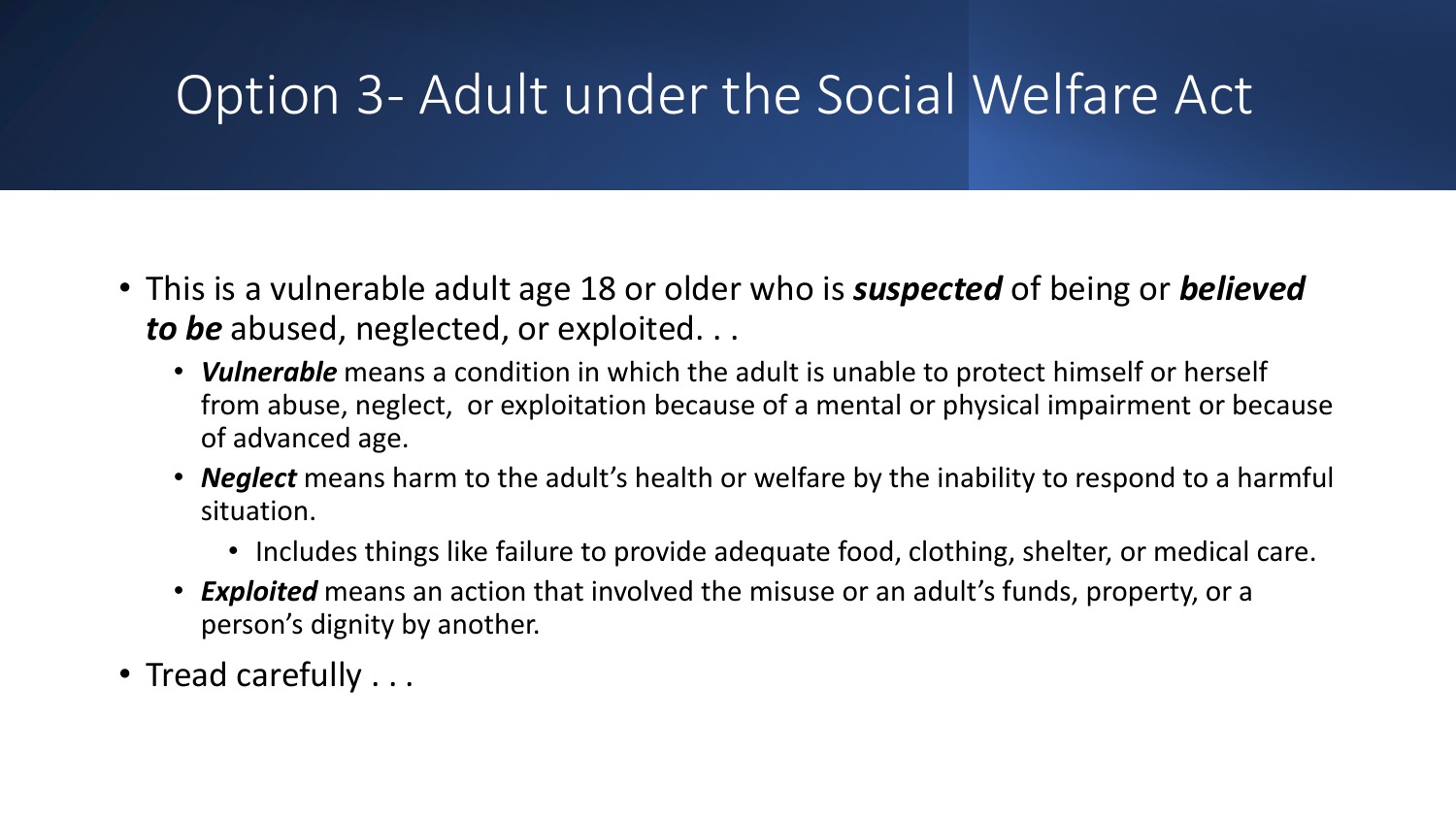### SO, a vulnerable adult is . . . .

- Taken together, the definition is somewhat inclusive as to who qualifies as a vulnerable adult, and can be established with many different pieces of evidence.
	- Recent decision from Michigan Court of Appeals makes this clear.
- However, it is not without limitations:
	- For example, a person who makes bad financial decisions does not qualify.
		- *See* In re Townsend Conservatorship, 293 Mich App 182 (2011).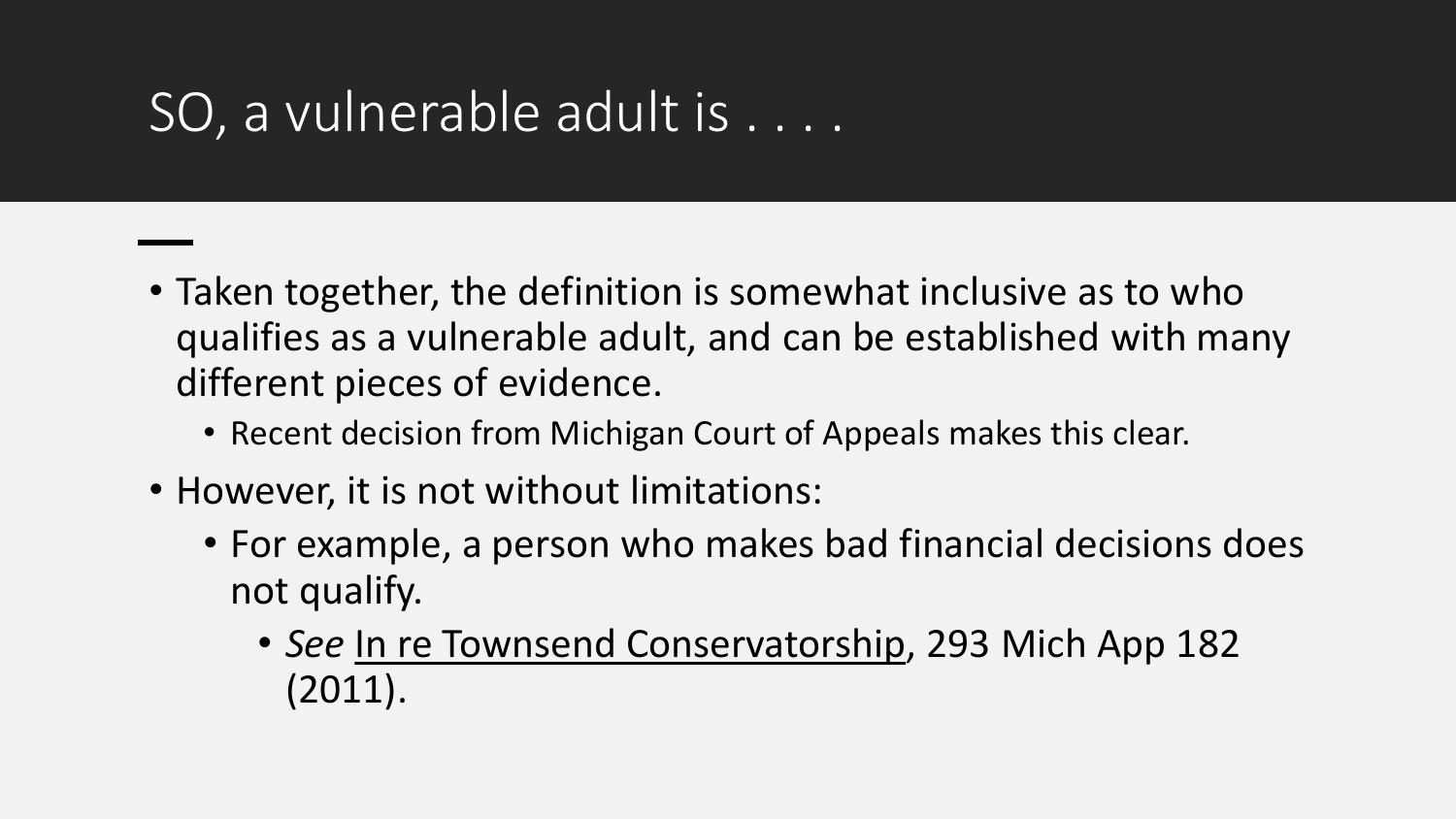# People v Gary Edward Haynes

- Recent case out of Muskegon decided by the Court of Appeals dealing with embezzlement from a vulnerable adult.
- Key Takeaways
	- Published case offering guidance on who qualifies as a vulnerable adult.
		- Victim qualified even though she did not suffer any cognitive decline.
	- Also serves as a cautionary tale, because the suspect was initially able to convince the officer this was all a civil dispute.
		- These cases can be complex, and require some time to go through the records. It's okay to bring in assistance if needed.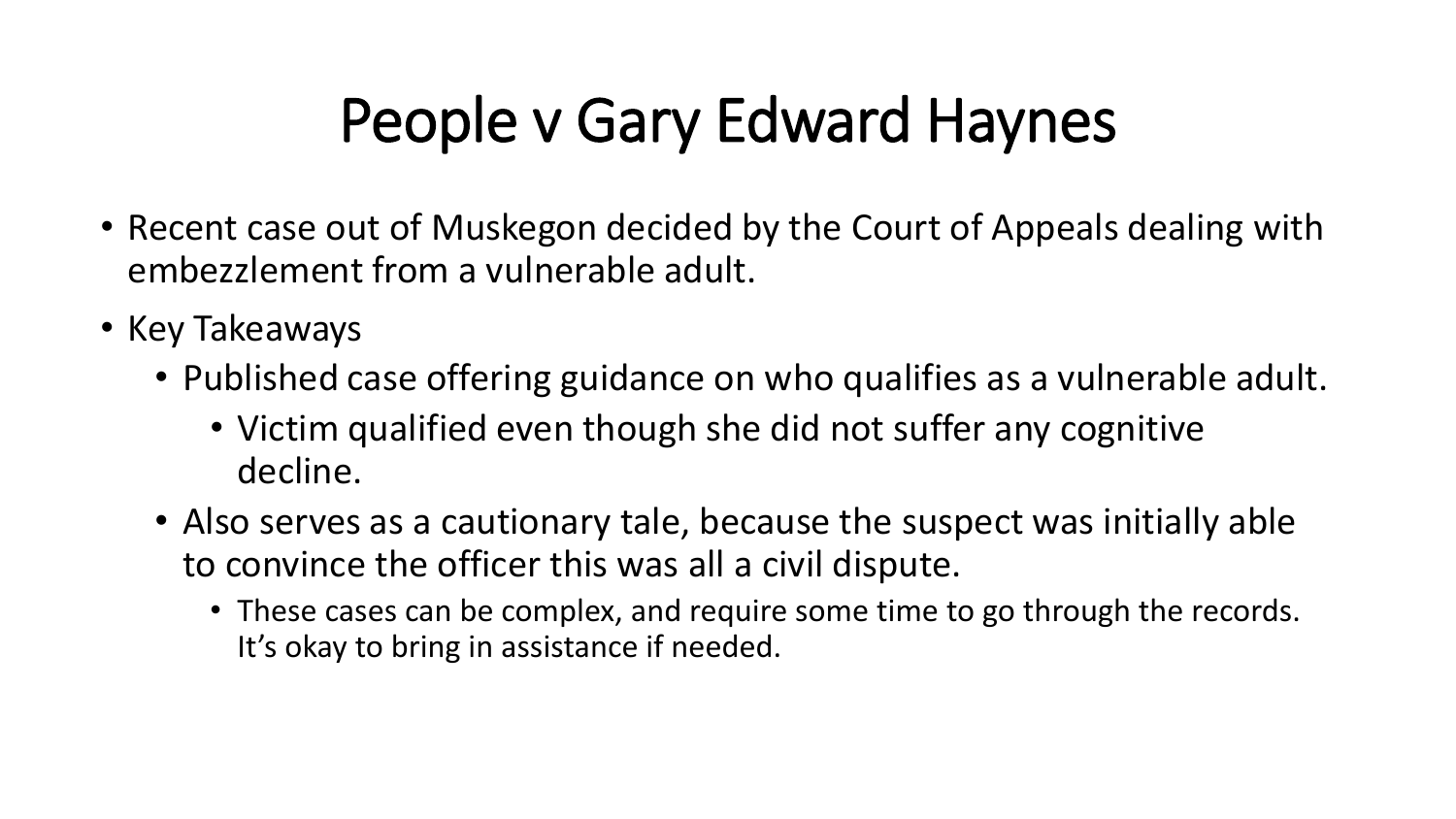# Some Guiding Principles. . .

- Don't get caught up looking only the mental state of the victim, look to the physical as well.
	- A person can be a vulnerable adult even if they are perfectly fine from a cognitive perspective.
- If on scene, document everything. Look for and note any signs that the victim may not be able to successfully live or operate on their own.
	- You may not know it is important until later.
- Discussing the victim with his/her neighbors, friends, and family can also offer insight as to whether they qualify as a vulnerable adult.
- Utilize the Vulnerable Adult Incident Form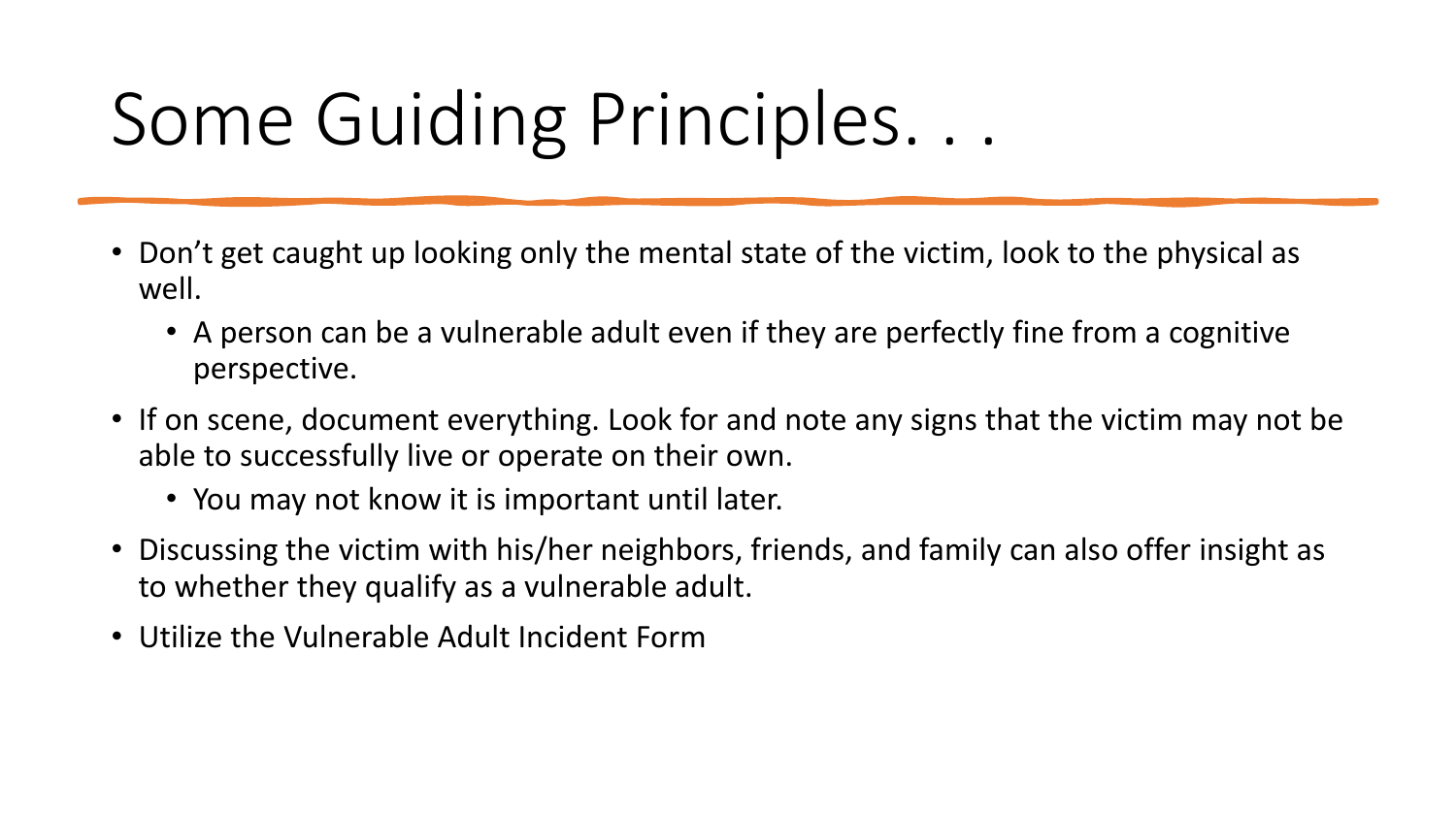#### Remember the Vulnerable Adult Incident Report Form

#### **Vulnerable Adult Incident Report**

| <b>NAME</b>                                                                                                                                                                                                                                                                                                                                                                                                                                                        |                                                                                                                                       | <b>AGE</b>                                                                                                                                                                                                                        |               | <b>DOB</b>                                                                                                                                                                                              |                                               |                                                                                                                                                                                                                                                                     | <b>EMERGENCY CONTACT</b>                         |      | PHONE                                                                                                                                                                                                                                                                                                                                                                                                                        |
|--------------------------------------------------------------------------------------------------------------------------------------------------------------------------------------------------------------------------------------------------------------------------------------------------------------------------------------------------------------------------------------------------------------------------------------------------------------------|---------------------------------------------------------------------------------------------------------------------------------------|-----------------------------------------------------------------------------------------------------------------------------------------------------------------------------------------------------------------------------------|---------------|---------------------------------------------------------------------------------------------------------------------------------------------------------------------------------------------------------|-----------------------------------------------|---------------------------------------------------------------------------------------------------------------------------------------------------------------------------------------------------------------------------------------------------------------------|--------------------------------------------------|------|------------------------------------------------------------------------------------------------------------------------------------------------------------------------------------------------------------------------------------------------------------------------------------------------------------------------------------------------------------------------------------------------------------------------------|
| <b>DATE REPORTED</b>                                                                                                                                                                                                                                                                                                                                                                                                                                               | <b>TIME REPORTED</b>                                                                                                                  |                                                                                                                                                                                                                                   |               | DATE AND TIME INCIDENT OCCURED                                                                                                                                                                          |                                               |                                                                                                                                                                                                                                                                     |                                                  |      | FILE NO:                                                                                                                                                                                                                                                                                                                                                                                                                     |
| <b>INCIDENT LOCATION</b>                                                                                                                                                                                                                                                                                                                                                                                                                                           |                                                                                                                                       |                                                                                                                                                                                                                                   |               |                                                                                                                                                                                                         |                                               |                                                                                                                                                                                                                                                                     |                                                  |      | <b>REPORTING OFFICER</b>                                                                                                                                                                                                                                                                                                                                                                                                     |
| <b>VULNERABLE + HARM = MANDATORY Reporting to Adult Protective Services at (855) 444-3911</b><br>1. TDetermine if the victim is a Vulnerable Adult (VA)<br>2. Determine whether the VA can see, hear and communicate ideas.<br>Cognition may be diminished before competency (see below).<br>3. Determine harm, if any to the VA                                                                                                                                   |                                                                                                                                       |                                                                                                                                                                                                                                   |               | WHEN ABUSE/NEGLECT/EXPLOITATION IS SUSPECTED                                                                                                                                                            |                                               | 5. Evidence and forms for collection<br>6. Crimes and elements                                                                                                                                                                                                      |                                                  |      | 4. Determine whether you are required to report to APS or others                                                                                                                                                                                                                                                                                                                                                             |
| Is the Victim a vulnerable Adult? (Documenting lack of ability is important)<br>$\Box$ Over 18<br>Victim needs assistance with ADLs (Activities of Daily Living):<br>$\Box$ Walking<br>$\Box$ Cooking<br>$\Box$ Bathing<br>$\Box$ Transportation<br>$\Box$ Doctor visits<br>Unable to protect self from abuse, neglect or exploitation<br>(Vulnerable Adult MCL 750.145m(u))<br>Comments (if the victim is not vulnerable, continue with normal<br>investigation): | $\Box$ 65 years or older<br>$\Box$ Sitting<br>Getting Water<br>□Getting out of bed<br>□Taking medication<br>Banking/Financial affairs |                                                                                                                                                                                                                                   | $\Box$ Eating | □Getting Dressed                                                                                                                                                                                        | etc.)<br><b>Describe:</b><br><b>Describe:</b> | <b>Activities of Daily Living (ADL'S)</b><br>Instrumental Activities of Daily Living (IADL'S)<br>wills, protect assets, resist fraud etc.)<br>appreciate, reason about health info, etc.)<br>Describe: Guardian Conservator<br>Doctor Name and contact information: |                                                  |      | Ability to Care for Self (bathing, grooming, transportation, walking, toileting<br>Level of Function:   Independent   Needs Assistance   Total Care<br>Financial Decision-Making (bills, donations, investments, real estate,<br>Level of Function:   Independent   Needs Assistance   Total Care<br>Medical Decision-Making (express a choice and understand,<br>Level of Function: Independent Needs Assistance Total Care |
| $\Box$ If the adult is vulnerable, is there harm? $\Box$ Abuse<br>□Soiled bedding<br>Soiled Bandages<br>Victim is in pain<br>Dehydrated<br><b>TLack of Medication</b>                                                                                                                                                                                                                                                                                              | <b>TFoul Smell</b>                                                                                                                    | <b>Lock on victim's door</b><br>Bilateral grip marks<br>Stopped seeing doctor<br>Lack of access to mobility                                                                                                                       |               | PHYSICAL RISK ASSESSMENT<br><b>Narcotic medication</b><br>Evidence of cleaning prior to<br>arrival<br>□Inconsistent explanation of care<br>Lack of food/malnutrition                                    |                                               |                                                                                                                                                                                                                                                                     | Unusual physical signs<br>including common areas |      | $\Box$ Neglect $\Box$ Financial Provide explanation as needed in narrative<br>Filthy living conditions for victim,<br>$\Box$ No sign of pain reliever (aspirin etc.)                                                                                                                                                                                                                                                         |
| <b>Body Image Diagram</b><br>Describe injury (redness,<br>bruising etc.)<br>Older adults can experience<br>bruising in dotted areas - Note<br>anything unusual or outside the<br>area.                                                                                                                                                                                                                                                                             | $\Box$ None<br><b>First Aid</b><br>$\Box$ EMT*<br>Name(s):                                                                            | <b>Medical Treatment following incident</b><br><b>Will seek own doctor</b><br>Hospital ** Name:<br><b>Attending Physician:</b><br>Refused Medical Aid<br><b>Obtain Medical Release Form from</b><br>Guardian or Conservator? TYes |               | EMT at scene $\Box$ Yes $\Box$ No<br>Obtain Medical Release Form from victim? TYes<br>$\Box$ No<br>Crime victim information given to victim? TYes<br>Protective Services Referral completed? □ Yes □ No |                                               | $\Box$ No<br>$\Box$ No                                                                                                                                                                                                                                              |                                                  | not) | <b>Residence Type? (When</b><br>victim is found)<br>Private<br><b>Public Housing</b><br><b>Assisted Living</b><br>Licensed Nursing Home<br>Hospital<br><b>Homeless</b><br>Unknown<br>AFC Home (Licensed or<br>Other:                                                                                                                                                                                                         |

| If the adult is vulnerable and has been harmed, consent is often an issue.  Ask Questions to assess:                                                              |                                                                                                                |                                                               |                                                                                                                             |  |  |  |  |  |  |  |
|-------------------------------------------------------------------------------------------------------------------------------------------------------------------|----------------------------------------------------------------------------------------------------------------|---------------------------------------------------------------|-----------------------------------------------------------------------------------------------------------------------------|--|--|--|--|--|--|--|
| Confusion<br>$\Box$ Possible Intimidation<br>Possible Infection or fever<br><b>Possible questions include:</b>                                                    |                                                                                                                |                                                               |                                                                                                                             |  |  |  |  |  |  |  |
| Are you in pain?                                                                                                                                                  | Would you like to be cleaned up?                                                                               |                                                               | $\Box$ When was the last time you ate?                                                                                      |  |  |  |  |  |  |  |
| Are you thirsty?                                                                                                                                                  | □Would you like salve for your wound?                                                                          | $\Box$ Would you like to see a doctor?                        |                                                                                                                             |  |  |  |  |  |  |  |
| "If the adult has open wounds and is refusing to see the doctor it may be because they have been told the caregiver will go to jail                               |                                                                                                                |                                                               |                                                                                                                             |  |  |  |  |  |  |  |
| and the adult will be in a nursing home. See Parasitic Living                                                                                                     |                                                                                                                |                                                               |                                                                                                                             |  |  |  |  |  |  |  |
| FINANCIAL HARM -- APS also accepts reports of financial harm to vulnerable adults                                                                                 |                                                                                                                |                                                               |                                                                                                                             |  |  |  |  |  |  |  |
| Parasitic Living: "Caregiver's" sole source of income is the victim                                                                                               |                                                                                                                |                                                               | Ownership of property damages (deeds, car titles, accts)                                                                    |  |  |  |  |  |  |  |
| Caregiver/suspect controls the money, no audit/no 2 <sup>nd</sup> look                                                                                            | Misuse of legal documents (DPOA, guardianship,                                                                 |                                                               |                                                                                                                             |  |  |  |  |  |  |  |
| Poor or no care being given to the victim                                                                                                                         | conservatorship - depleting Vulnerable Adult's assets                                                          |                                                               |                                                                                                                             |  |  |  |  |  |  |  |
| Not providing adequate care to the victim because it would require "caregiver" to pay<br>for care instead of spending money on the "caregiver's" desires or needs | New friend/person helping with finances - church,<br>grocery store, estranged family member                    |                                                               |                                                                                                                             |  |  |  |  |  |  |  |
| "Caregiver" may fail to seek adequate medical attention to avoid criminal charges of                                                                              |                                                                                                                | Requested records/receipts for expenditures by suspect        |                                                                                                                             |  |  |  |  |  |  |  |
| vulnerable adult abuse neglect<br>List of all services performed by suspect/amount of pay for the services                                                        | Power of Attorney - Since 2012 a POA requires a signed<br>acknowledgement to keep receipts and prohibits joint |                                                               |                                                                                                                             |  |  |  |  |  |  |  |
| <b>Tincome claimed on suspect's taxes</b>                                                                                                                         |                                                                                                                | accounts & gifts-to-self unless explicitly allowed in the POA |                                                                                                                             |  |  |  |  |  |  |  |
| <b>Other Financial Harm</b>                                                                                                                                       | Second mortgage or reverse mortgage                                                                            |                                                               |                                                                                                                             |  |  |  |  |  |  |  |
| Controlled by Victim Other:<br><b>Bank Account (Institution):</b>                                                                                                 | Quit Claim deed<br><b>TNew auto the victim does not drive</b>                                                  |                                                               |                                                                                                                             |  |  |  |  |  |  |  |
| <b>Bank Account Number:</b>                                                                                                                                       |                                                                                                                | New or missing credit cards                                   |                                                                                                                             |  |  |  |  |  |  |  |
|                                                                                                                                                                   |                                                                                                                |                                                               | Missing valuables or antiques                                                                                               |  |  |  |  |  |  |  |
| COGNITION is not an all or nothing matter. Current research shows that financial savvy may decline in every human                                                 |                                                                                                                |                                                               |                                                                                                                             |  |  |  |  |  |  |  |
| brain after the age of 60 regardless of how smart you are. Ask questions that help you find out if the person<br>understands the consequences of their actions.   |                                                                                                                |                                                               |                                                                                                                             |  |  |  |  |  |  |  |
| <b>Referral to Adult Protective Services</b>                                                                                                                      | <b>Evidence:</b>                                                                                               |                                                               | <b>Lethality Assessment</b>                                                                                                 |  |  |  |  |  |  |  |
| The matter has been reported to APS                                                                                                                               | A copy of all purportedly legal                                                                                |                                                               | Intimidation by threats, velling                                                                                            |  |  |  |  |  |  |  |
| APS has determined the victim is an adult in need of<br>assistance                                                                                                | documents obtained<br>A copy of financial statements obtained                                                  |                                                               | Suspect has used or threatened to use a weapon<br>Suspect abuses Alcohol/Drugs                                              |  |  |  |  |  |  |  |
| An APS case worker is assigned                                                                                                                                    | Vehicles owned by victim                                                                                       | Victim is unable / not allowed to perform                     |                                                                                                                             |  |  |  |  |  |  |  |
| Contact information for APS case worker provided:                                                                                                                 | Vehicles owned by person in charge of                                                                          | <b>Activities of Daily Living (ADLs)</b>                      |                                                                                                                             |  |  |  |  |  |  |  |
|                                                                                                                                                                   | the money<br>Photographs of living conditions,                                                                 |                                                               | Victim has opened / untreated wounds, lack of<br><b>ADLs</b>                                                                |  |  |  |  |  |  |  |
|                                                                                                                                                                   | wounds, evidence destruction, locks,                                                                           |                                                               | Suspect controls finances of the victim                                                                                     |  |  |  |  |  |  |  |
|                                                                                                                                                                   | location of mobility devices, victim injuries<br>Release of medical records by victim or                       |                                                               | Victim isolated from friends, relatives.<br><b>activities</b>                                                               |  |  |  |  |  |  |  |
| Describe: Add name and contact information for APS<br>and the date an oral referral was made to APS.                                                              | by conservator/guardian                                                                                        |                                                               | Victim's physical condition poor / declining                                                                                |  |  |  |  |  |  |  |
|                                                                                                                                                                   | Photographs taken by:                                                                                          | Victim's mental conditions poor / declining                   |                                                                                                                             |  |  |  |  |  |  |  |
| APS Centralized Intake                                                                                                                                            |                                                                                                                |                                                               | Victim living conditions poor / substandard<br>Prior incidents involving APS/Law                                            |  |  |  |  |  |  |  |
| 1-855-444-3911                                                                                                                                                    |                                                                                                                | <b>Enforcement</b>                                            |                                                                                                                             |  |  |  |  |  |  |  |
| At the Death Scene of An Older Adult                                                                                                                              |                                                                                                                |                                                               | POSSIBLE ACTIONS TO BE TAKEN                                                                                                |  |  |  |  |  |  |  |
| What would you see at the scene if the victim was 20 instead of 87?                                                                                               |                                                                                                                |                                                               | - In emergency medical situations call an ambulance                                                                         |  |  |  |  |  |  |  |
| Who was the last person to see the deceased?                                                                                                                      | - Report to APS as required (1-855-444-3911)                                                                   |                                                               |                                                                                                                             |  |  |  |  |  |  |  |
| $\Box$ Who would benefit from death? $\Box$ Is there obvious neglect?<br>Was the person responsible for the care in a parasitic living arrangement with the       |                                                                                                                |                                                               | - When necessary, ask APS to freeze assets in Probate Court<br>- Evidence of spending may be the motive for physical abuse, |  |  |  |  |  |  |  |
| victim?                                                                                                                                                           | obtain consent or search warrants when necessary to obtain                                                     |                                                               |                                                                                                                             |  |  |  |  |  |  |  |
|                                                                                                                                                                   | financial evidence                                                                                             |                                                               |                                                                                                                             |  |  |  |  |  |  |  |
| <b>STATUTES TO KNOW</b>                                                                                                                                           | - Give all information to medical examiner (request autopsy)                                                   |                                                               |                                                                                                                             |  |  |  |  |  |  |  |
| Embezzlement of Vuln. Adult 750.174a<br>Embezzlement 750.174<br>Obtaining a False Signature 750.273<br>Fraud / False Pretenses 750 218                            | WHERE TO REPORT HEALTH CARE FRAUD OF<br><b>MICHIGAN'S OLDER ADULTS</b>                                         |                                                               |                                                                                                                             |  |  |  |  |  |  |  |
| Racketeering 750.750.159i<br><b>Embezzlement of Joint Account 750.181</b>                                                                                         | Attorney General's Health Care Fraud Division Hotline:                                                         |                                                               |                                                                                                                             |  |  |  |  |  |  |  |
| <b>Identity Theft 445.65</b><br>Careziver Commingling 750.145p<br>Vuln, Adult Abuse 750.145n                                                                      |                                                                                                                | 1-800-24-ABUSE or 1-800-242-2873                              |                                                                                                                             |  |  |  |  |  |  |  |
| <b>Improperly Licensed Facility Causing</b><br>Death of Vuln. Adult 750.145o                                                                                      |                                                                                                                |                                                               |                                                                                                                             |  |  |  |  |  |  |  |
| Source: Emerson, C. & Painter, R. - Prosecuting Attorneys Association of Michigan                                                                                 | FEDERAL TRADE COMMISSION                                                                                       |                                                               |                                                                                                                             |  |  |  |  |  |  |  |
| Teter, S. - Michigan Attorney General's Office                                                                                                                    |                                                                                                                | (Telemarketing, collection agencies, money scams, fraud)      |                                                                                                                             |  |  |  |  |  |  |  |
|                                                                                                                                                                   | 1-877-087-3728                                                                                                 |                                                               |                                                                                                                             |  |  |  |  |  |  |  |
|                                                                                                                                                                   |                                                                                                                |                                                               |                                                                                                                             |  |  |  |  |  |  |  |
|                                                                                                                                                                   |                                                                                                                |                                                               |                                                                                                                             |  |  |  |  |  |  |  |
|                                                                                                                                                                   |                                                                                                                |                                                               |                                                                                                                             |  |  |  |  |  |  |  |
|                                                                                                                                                                   |                                                                                                                |                                                               |                                                                                                                             |  |  |  |  |  |  |  |
|                                                                                                                                                                   |                                                                                                                |                                                               |                                                                                                                             |  |  |  |  |  |  |  |

If the adult is vulnerable and has been harmed, consent is often an issue. Ask Questions to assess: